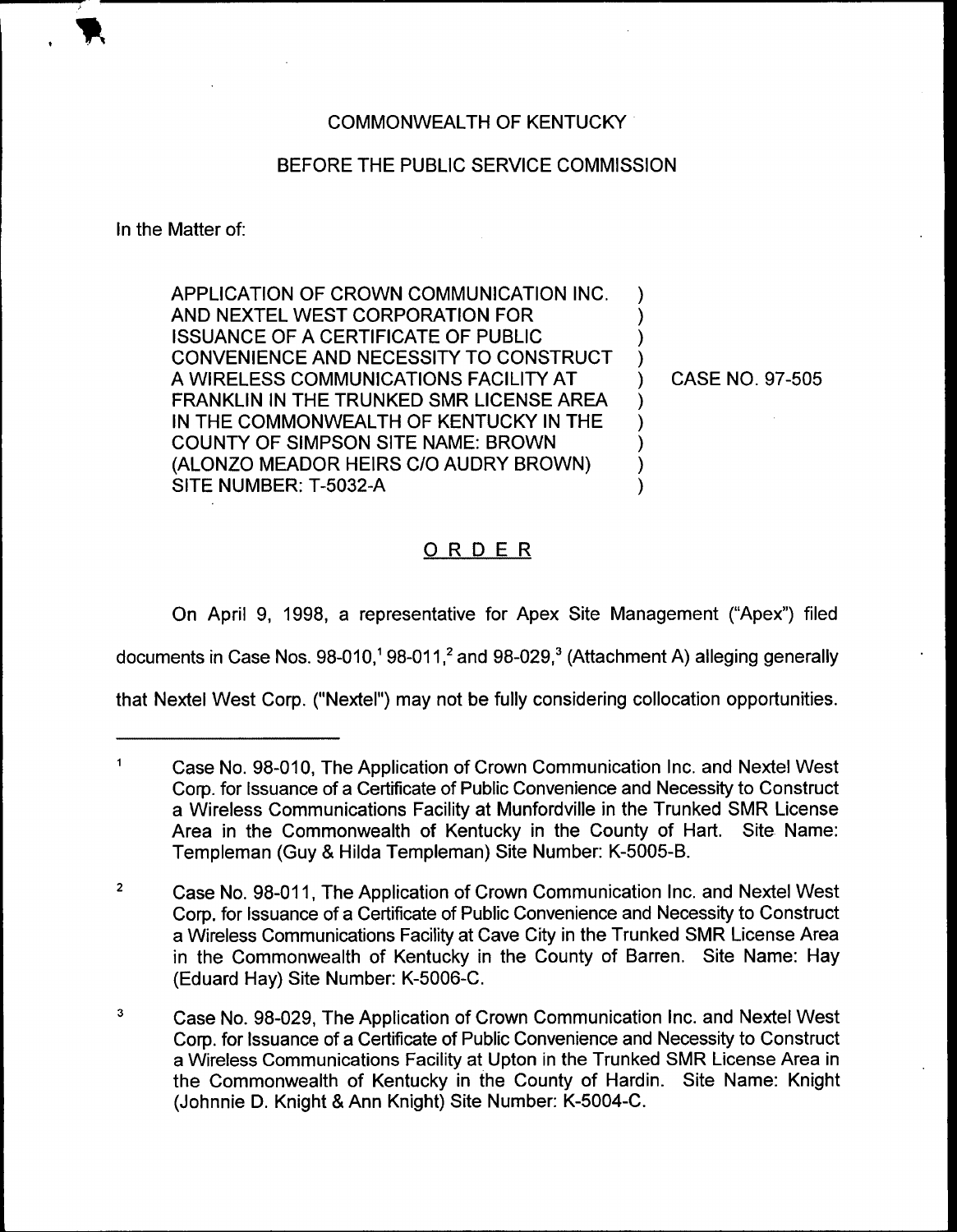Specifically, Apex claims that the proposed construction of three wireless facilities currently pending before the Commission may be unnecessary and that collocation opportunities on existing structures exist in the immediate vicinity of each proposed location.

The Commission is concerned that the possibilities of using existing structures have not been fully explored by Nextel, or at least, that the application does not adequately discuss collocation alternatives that were considered.

IT IS THEREFORE ORDERED that:

1. Nextel shall file all evidence of its investigation of the use of existing structures in the instant case.

2. Nextel shall fully discuss the specific reasons each collocation alternative investigated was not selected and include copies of any engineering analyses used in its determination. The discussion should include all engineering requirements that would have to be met for a successful collocation at the particular site(s).

3. Nextel shall identify the height above ground level and above mean sea level at which its facilities will be located on the proposed structure.

4. Nextel shall file any other documents or information which may aid the Commission in this matter.

Done at Frankfort, Kentucky, this 17th day of April, 1998.

PUBLIC SERVICE COMMISSION

For the C**ór**nmissic

 $e$  $e$  $\frac{e}{e}$ ve **Directo** 

ATTEST: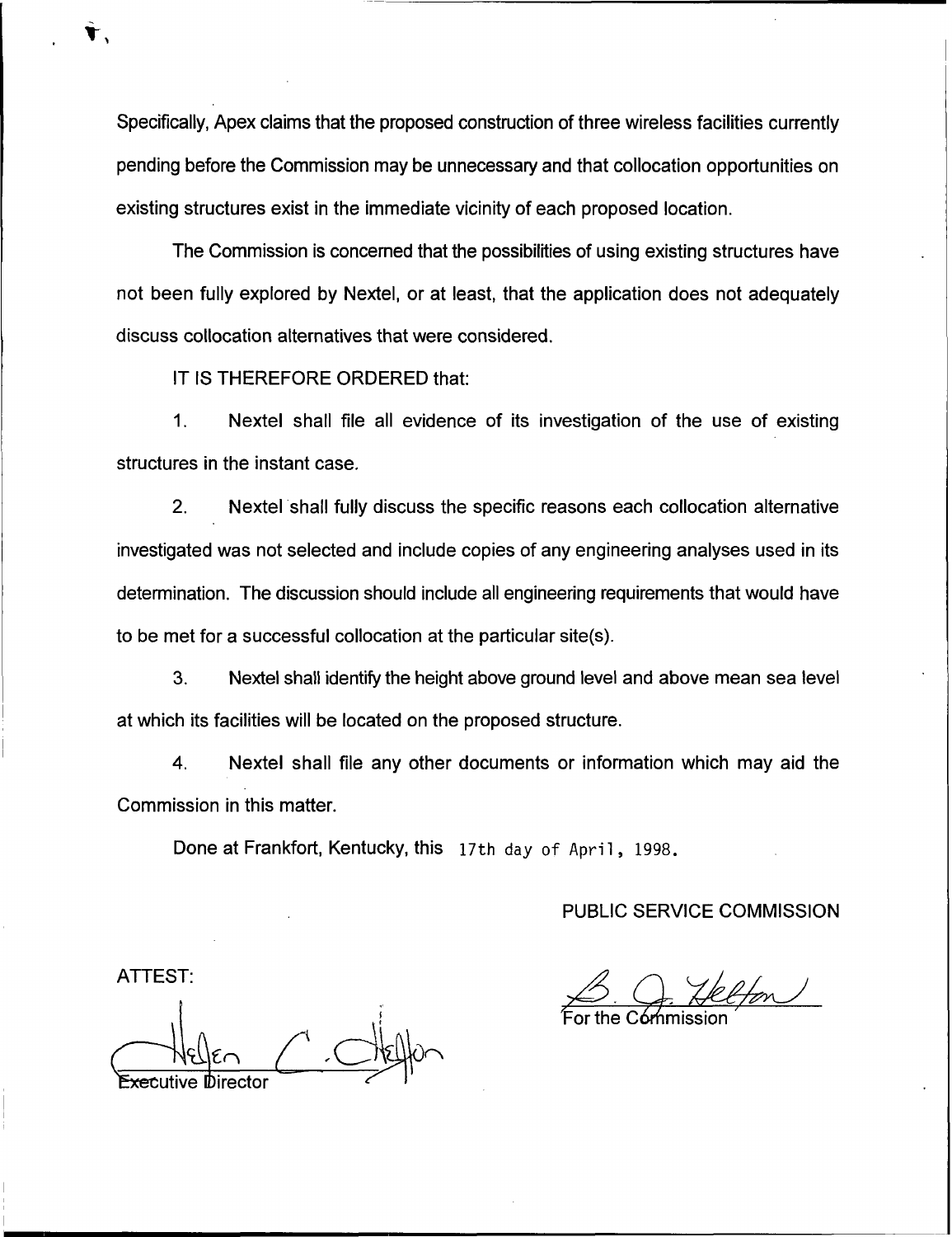ATTACHMENT TO AN ORDER OF THE KENTUCKY PUBLIC SERVICE COMMISSION IN CASE NO. 97-505DATED APRIL 17, 1998

April 7, 1998

**MAIN BARD LORES CONTRACTOR** 

Ms. Helen C. Helton Executive Director Public Service Commission 730 Schenkel Lane Frankfort, KY 40602

!nn.r r. 7', <sup>i</sup> ~ - .'.ll <sup>a</sup> <sup>t</sup> ix 'sin-''.<,.sl <sup>7</sup> 'lTE!hl.ih,~:2.':.:<2!=4 <sup>r</sup>

RECEIVED

APR 09 1998 PUBLIC SERVICE COMMISSION

RE: Nextel West - PriCellular Possible Co-Locations

Thank you for your time last month, I hope the meeting was mutually beneficial in the big picture. With PriCellular's dedication to co-location and Apex's management of their assets (more than 40 communications towers in the state of Kentucky), we hope to minimize the construction of new towers in Kentucky.

As a follow-up, we have found three specific applications currently before the Commission, where a new tower may be built which is unnecessary. All three applications were filed by Crown Communications as a build-to-suit vendor to Nextel West d/b/a Nextel Communications. We want to highlight some basic facts about these three applications:

|         |            |                             | Ar PSG Distance los seus de l'Electivita y de la calendaria de la concerta de la concerta de la concerta del p<br>Vivon de l'Entertaine de la calendaria del concerta del concerta del concerta del propincione del propincione |                |          |     |
|---------|------------|-----------------------------|---------------------------------------------------------------------------------------------------------------------------------------------------------------------------------------------------------------------------------|----------------|----------|-----|
| -98-010 | $0.224$ mi | Munfordville (ky-0007)      | 752 Irwin Childress Road, Munfordville                                                                                                                                                                                          | 37-18-06       | 85-55-43 | 250 |
| 98-011  | $0.025$ mi | Prewits Knob (ky-0001)      | Glascow Road, Cave City                                                                                                                                                                                                         | 37-06-40       | 85-58-43 | 250 |
| 98-029  | $0.099$ mi | $1-65$ -Upton (ky $-0045$ ) | 15385 South Dixie Hwy, Upton                                                                                                                                                                                                    | $37 - 28 - 11$ | 85-53-50 | 300 |

- Nextel has a signed lease with PriCellular Communications, the parent company of Central Kentucky Cellular d/b/a Cellular One, for each of these three, as well as two others in the state.
- Crown's applications are for new towers as close as 130ft from the existing PriCellular towers. The *furthest* of the three is less than 1/4 of a mile away from an existing PriCellular tower.
- Crown has misrepresented the heights of existing PriCellular towers as well as the  $\bullet$ available mounting heights for Nextel's antennae on those towers. In all cases Nextel has been "reserved" a mounting height in excess of 200 feet.
- Nextel's total cost for structural work on these three towers is \$12,000 because PriCellular has previously agreed to absorb the balance of theses costs.
- The Crown applications are riddled with inaccuracies and misstatements.

As you know, build-to-suit vendors exist to build and own towers. Their existence is based on the ability to build new towers, and further, their ability to steer carriers away from existing colocation opportunities. They can always claim that the new towers are necessary because the existing ones are not tall enough or not in the right location or that it is not economically feasible to upgrade them, but when an existing tower is within 500 feet of a proposed new structure,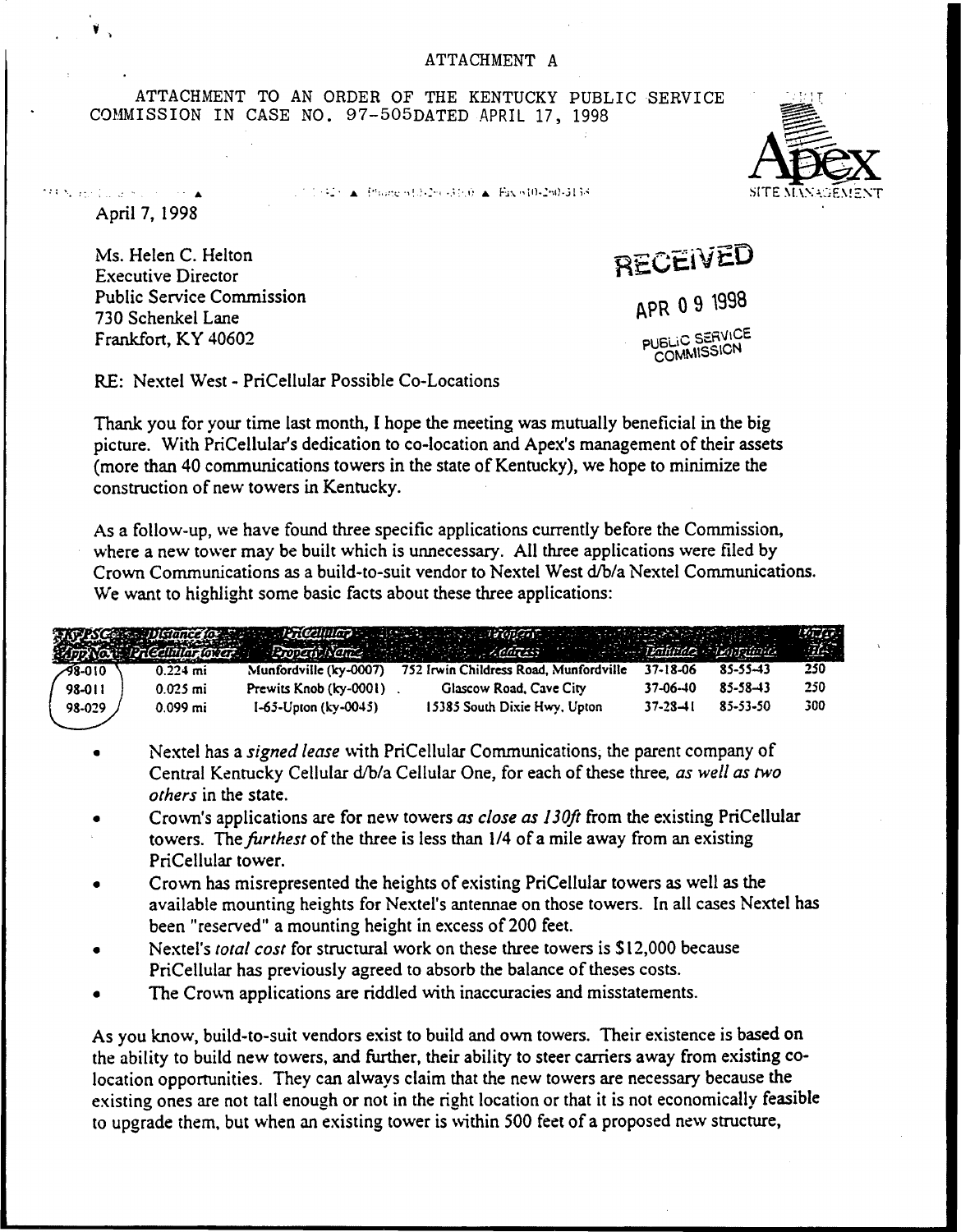which does not need any structural modifications and provides the height the carrier "requires" for their antennae ... well, where do you draw the line. It would certainly make me suspect of the next application. The reality is that RF designs in rural America are not that precise, ten feet here or there, a quarter mile (or even a mile) here or there will not drastically affect the performance of the carrier's system. Surely these new towers are not in the public's best interest, nor is it evidence of good corporate citizenship.

For your information and use, I have attached copies of internal memos with respect to these three sites. Although I have not included copies of the Nextel-PriCellular leases or correspondence between these companies, I could make them available for your review upon your request. Please feel free to contact me if you have any questions or should you require additional information in this matter.

Respectfully,

Timothy E. Conte

attachments

Cc: Kyle %illard, Kentucky PSC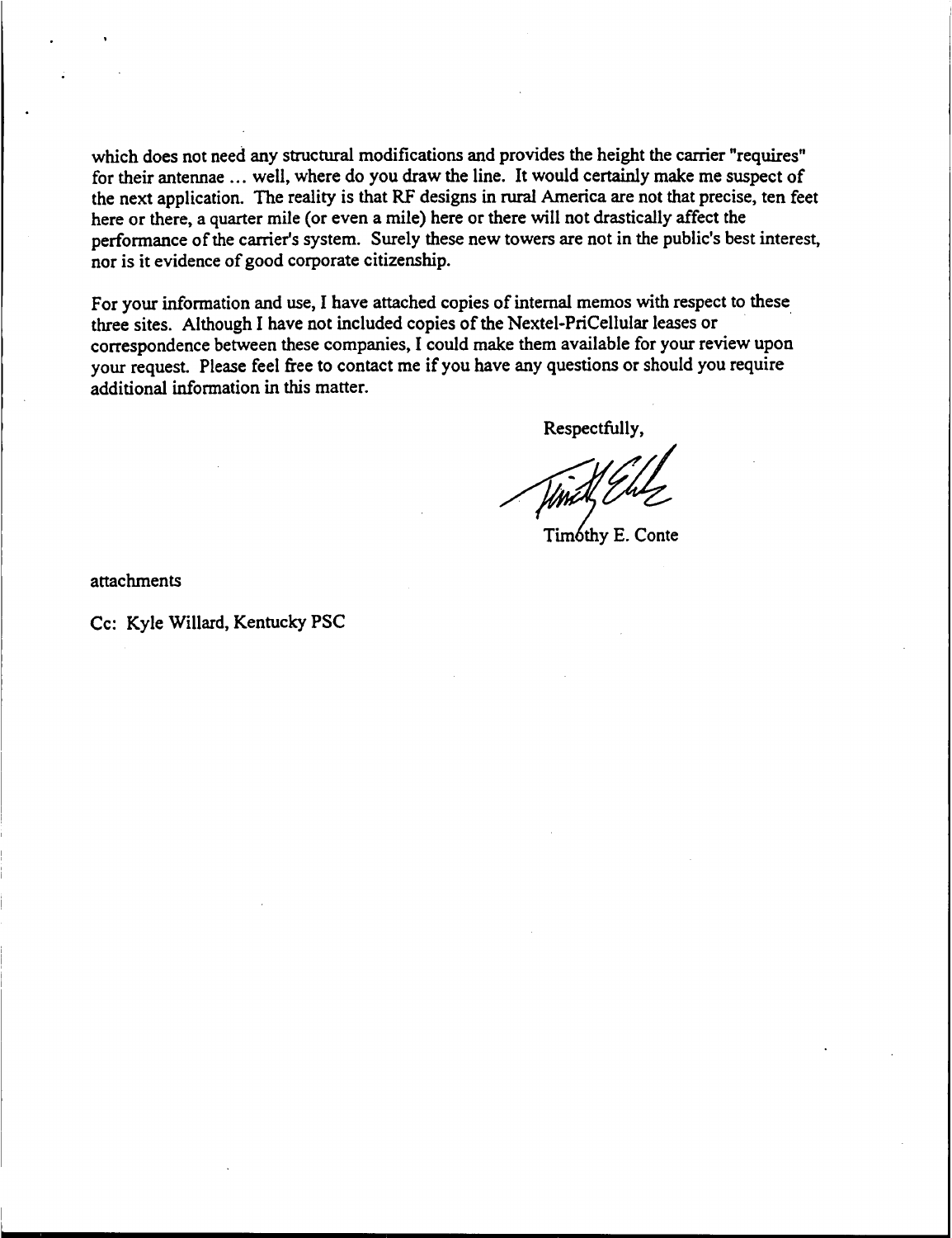

#### 555 NORTH LANE . SUITE 6138 . CONSHOHOCKEN, PA 19428

# iVlEMORANDUM

Date: To: From: RE: March 26, 1998 File Timothy E. Conte Nextel Kentucky PSC Application 98-029, Upton

#### NEXTEL APPLICATION

#### Item 22 - lat/long for new tower 37-28-43.040/85-53-55.776

Item 29 - "Applicant's have attempted to collocate on an existing 230-foot tower ... which is owned by Price Cellular and operated by Apex, is not structurally strong enough nor engineered to accommodate Nextel West's antennas thout significantly upgrading the tower. The cost associated with the redesign and structural upgrade or modification has been determined by Nextel West to significantly exceed the reasonable cost and effort to collocate. Additionally, the Price Cellular tower will not provide the height required by Nextel West for proper radio frequency propogation ... requires the antennas for this WCF site to be positioned at a height greater than what can be achieved on the Price Cellular tower. Further the expressed reservation by Price Cellular ... will not permit the collocation of other competing wireless providers as will the construction of the proposed WCF site."

## FACTS

(1} The tower is owned by PriCellular Corp which is the parent of Central Kentucky Cellular (f/k/a Cellular Information Systems of Florence) which does business in its Kentucky markets as Cellular One. Apex is a real estate management company which manages the co-location effort for PriCellular around the country, Apex does not own towers or operate any cellular systems.

(2) Nextel has executed an option and a lease with PriCellular for a 300 foot (not 230 as Crown/Nextel application states) tower located at 37-28-39/85-53-52 which is less than 1/10 of a mile from the proposed Nextel/Crown site. Nextel's antennae were to be installed with a radiation center of 276 feet above grade, certainly within reach of their 280 foot goal. NO STRUCTURAL MODIFICATIONS would be required in order for Nextel to co-locate on the tower..

(3) Although increasing the height of this tower was never discussed, PriCellular has expressed a willingness to permit Nextel to increase the mounting height of their antennae by installing standoffs which could increase the mounting height of Nextel's antennae by approx 24 feet.

(4) For this site, Nextel has apparently executed a ground lease with the same property owner as the PriCellular tower.

#### **CONCLUSIONS**

This site is being constructed by Crown for Crown's ownership to satisfy the build-to-suit obligations of the Nextel-Crown nationwide contract. Contrary to Crown's assertions, the PriCellular site is useable ... it requires minimal structural work, the site is less than 1/10 of a mile away and a minimum height of 276'RC is available (with the possibility to add 24' to that for a total 300'RC available). Nextel is not living up to its public statements supporting co-location, Crown/Nextel is testing the PSC's resolve with respect to co-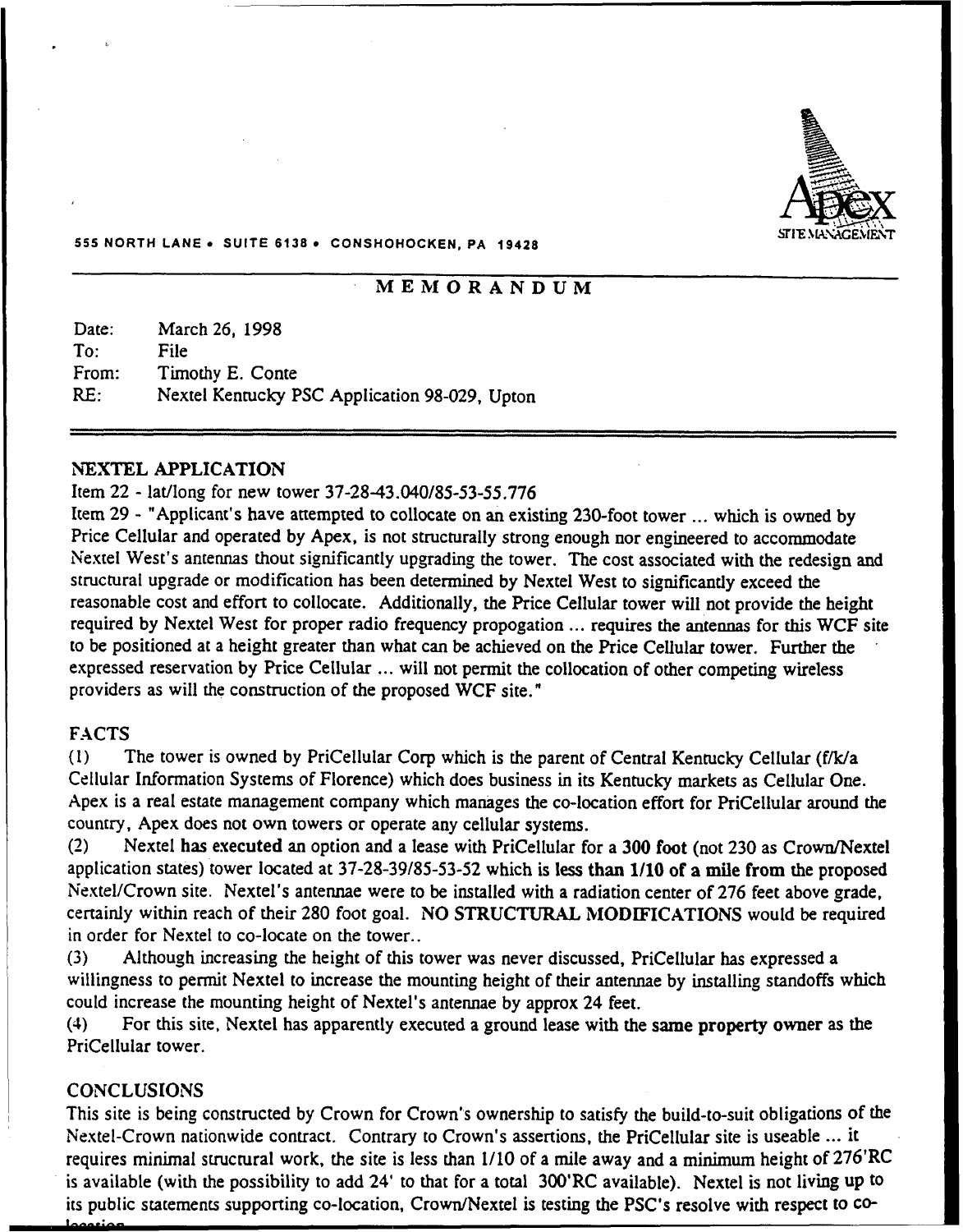

#### 555 NORTH LANE <sup>~</sup> SUITE 6138 <sup>~</sup> CONSHOHOCKEN, PA 19426

# MEMORANDUM

Date: To: From: RE: March 26, 1998 File Timothy E. Conte Nextel Kentucky PSC Application 98-010, Munfordville

#### **NEXTEL APPLICATION**

#### Item 22 - lat/long for new tower 37-18-17.230/85-55-38.275

Item 29 - "Applicant's have attempted to collocate on an existing 250-foot tower ... This tower, which is owned by Apex (d.b.a Price Cellular), will not accommodate Nextel West's height requirement for proper radio frequency propogation. The only remaining position on the Price Cellular tower is at or below 200 feet. The distance (approx 10 miles) between this and other towers proposed to be constructed by Crown in order to permit interconnection of Nextel West's network system along I-65 ... requires the antennas for this WCF site to be positioned at a height above the referenced 200-foot height."

# FACTS

(1) The tower is owned by PriCellular Corp which is the parent of Central Kentucky Cellular (f/k/a Cellular Information Systems of Florence) which does business in its Kentucky markets as Cellular One. Apex is a real estate management company which manages the co-location effort for PriCellular around the country, Apex does not own towers or operate any cellular systems.

(2) Nextel has executed an option and a lease with PriCellular to co-locate on its 250 foot tower located at 37-18-06/85-55-41 which is approx 2/10 mile from the proposed Nextel/Crown site. Per this agreement, Nextel's antennae were to be installed with a radiation center of 226'above grade (not the "less than 200 feet" the Crown/Nextel application states). Minor structural modifications will be required which PriCellular has offered to split ... cost to Nextel is \$4000.

(3) PriCellular has "reserved" a mounting height supporting a 226' rad ctr for Nextel and has expressed a willingness to permit Nextel to increase the mounting height by installing standoffs which could increase the rad ctr by approx 24 feet.

#### **CONCLUSIONS**

This site is being constructed by Crown for Crown's ownership to satisfy the build-to-suit obligations of the Nextel-Crown nationwide contract. Contrary to Crown's assertions, the PriCellular site is useable ... it requires minimal structural work, the site is less than  $1/4$  mile away and a minimum height of  $226'RC$  is available (with the possibility to add 24' to that for a total 250'RC available). Nextel is not living up to its public statements supporting co-location, Crown/Nextel is testing the PSC's resolve with respect to colocation.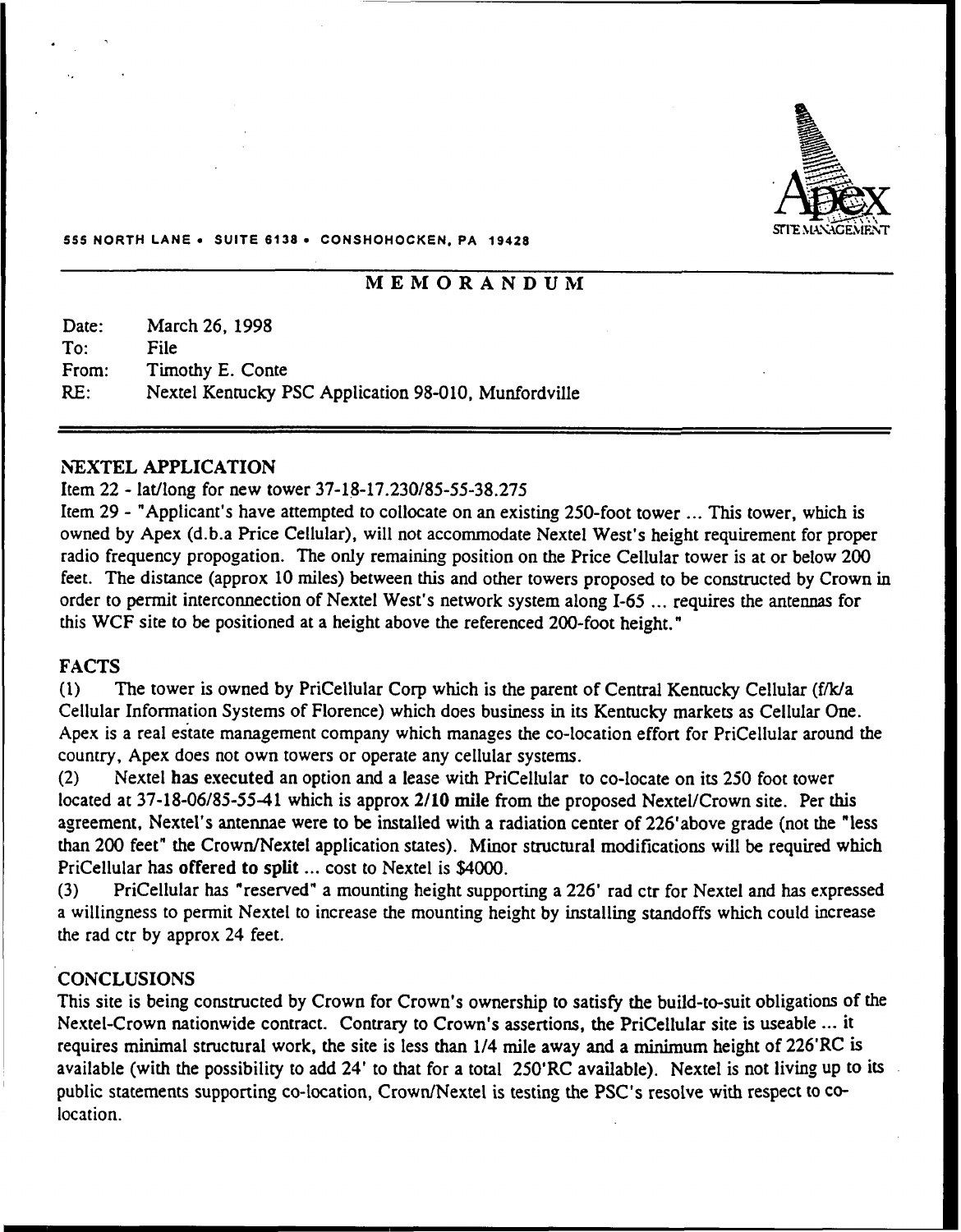

555 NORTH LANE . SUITE 6138 . CONSHOHOCKEN, PA 19428

# MEMORANDUM

APR 09 1998

PUBLIC SERVICE **COMMISSION** 

Date: To: From: RE: March 26, 1998 File Timothy E. Conte Nextel Kentucky PSC Application 98-011, Prewitt's Knob

#### NEXTEL APPLICATION

#### Item 22 - lat/long for new tower 37-06-39.234/85-5843.792

Item 29 - "Applicant's have attempted to collocate on either of two (2) existing towers ... with respect to the tower owned by Apex (d.b.a. Price Cellular), it supports two (2) sets of antennas, one which is operated by Price Cellular and he other by Cellular One. As with the tower owned by Bluegrass Cellular Tower, these antennas are located at various heights on the tower which precludes Nextel West from obtaining the height required for proper radio frequency propogation. Additionally, Nextel West has been informed that this tower would require significant structural modification in order to permit it to collocate. The height required by Nextel West on this and other towers to be constructed by Crown along that portion of the Interstate <sup>65</sup> corridor ...is critical. As these towers will be placed approximately ten (10) miles apart, Nextel West's antennas will have to achieve a height of at least 280 to 300 feet, and in some cases even higher heights. Neither of these towers ... will permit Nextel to attain that height."

## FACTS

(1) The tower is owned by PriCellular Corp which is the parent of Central Kentucky Cellular (f/k/a Cellular Information Systems of Florence) which does business in its Kentucky markets as Cellular One. Apex is a real estate management company which manages the co-location effort for PriCellular around the country, Apex does not own towers or operate any cellular systems.

(2) Nextel has executed an option and a lease with PriCellular for its 250 foot tower located at 37-06-40/85-5843 which is approx 130 feet from the proposed Nextel/Crown site. Per this agreement, Nextel's antennae were to be installed with a radiation center of 227'above grade (Nextel's stated goal of 280 feet was waived by the RF department on this site on 3 separate occasions). Minor structural modifications will be required which PriCellular has offered to split ... cost to Nextel is \$4000.<br>(3) PriCellular has "reserved" a mounting height supporting a 227' rad ctr for Nextel and ha

PriCellular has "reserved" a mounting height supporting a 227' rad ctr for Nextel and has expressed a willingness to permit Nextel to increase the mounting height by installing standoffs which could increase the rad ctr by approx 24 feet.

#### **CONCLUSIONS**

This site is being constructed by Crown for Crown's ownership to satisfy the build-to-suit obligations of the Nextel-Crown nationwide contract. Contrary to Crown's assertions, the PriCellular site is useable ... it requires minimal structural work, the site is approx 130 feet away and a minimum height of 227'RC is available (with the possibility to add 24' to that for a total 250'RC available). Nextel is not living up to its public statements supporting co-location, Crown/Nextel is testing the PSC's resolve with respect to colocation.